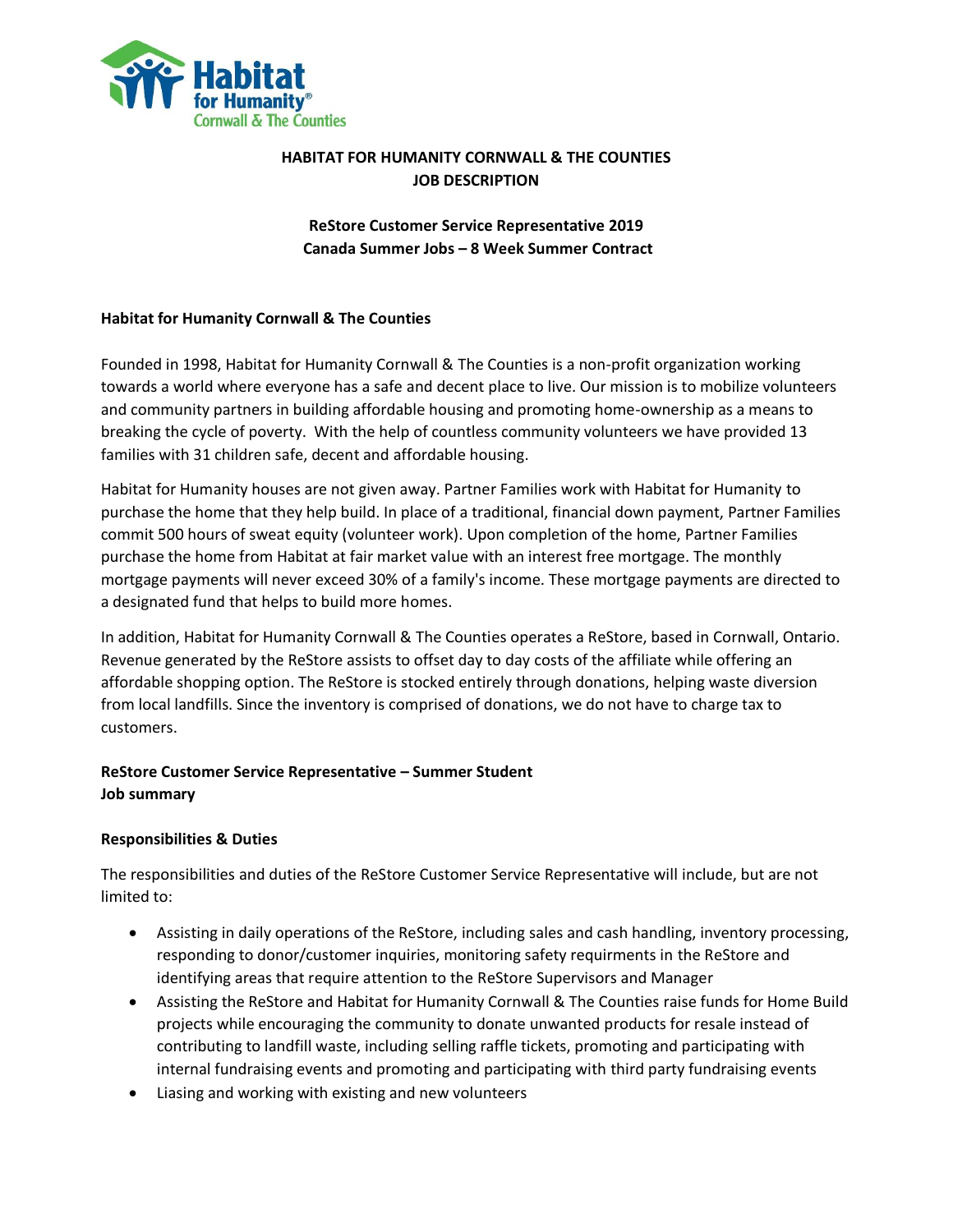- Supporting front of house ReStore operations including processing sales, stocking shelves, cleaning, answering phones, assisting customers with purchases and assisting donors with donations and potentially assisting with pick ups and drop offs
- Complete other duties as assigned which may assist in furthering the goals and objectives of Habitat for Humanity Cornwall & The Counties
- Operating under the direct supervision of the ReStore Management Team
- Some evening and weekend shifts will be necessary

## **Qualifications**

- Secondary School Education
- Bilingualism an asset
- Ability to lift heavy objects (approx. 45 pounds) repeatedly
- Must provide own CSA approved footwear

# **Skill set and experience**

- Excellent organization and communication skills
- Proven ability to work with a volunteer workforce
- Experience in sales an asset
- Proficiency in both official languages preferred

### **Important Notice**

To be eligible for this position as funded by Canada Summer Jobs, candidates must meet the following criteria:

- Between 15 and 30 years of age (inclusive) at the start of employment ;
- Is a Canadian Citizen, permanent resident, or person on whom refugee protection has been confirmed under the *Immigration and Refugee Protection Act\** for the duration of the employment;
- Have a valid Social Insurance Number at the start of employment and be legally entitled to work in Canada in accordance with relevant provincial or territorial legislation and regulations.

\*Please note, international students are not eligible.

This position is based on a contract of 35 hours per week for 8 weeks (280 hours total) from June 10, 2019 until August 2, 2019 as per Canada Summer Jobs, with a salary of \$14.00/hour.

# **To apply for this position**

Please provide a resume in addition to a cover letter clearly outlining your qualifications for this position. Applications will be accepted until June 7, 2019 to the Executive Director at leigh@habitatcornwall.org. All information received will be held in confidence. No phone inquiries will be accepted.

In compliance with the Accessibility for Ontarians with Disabilities Act, Habitat for Humanity Seaway Valley is committed to providing accommodation for people with disabilities. Applicants must make their needs known in advance. We encourage candidates from all backgrounds to apply.